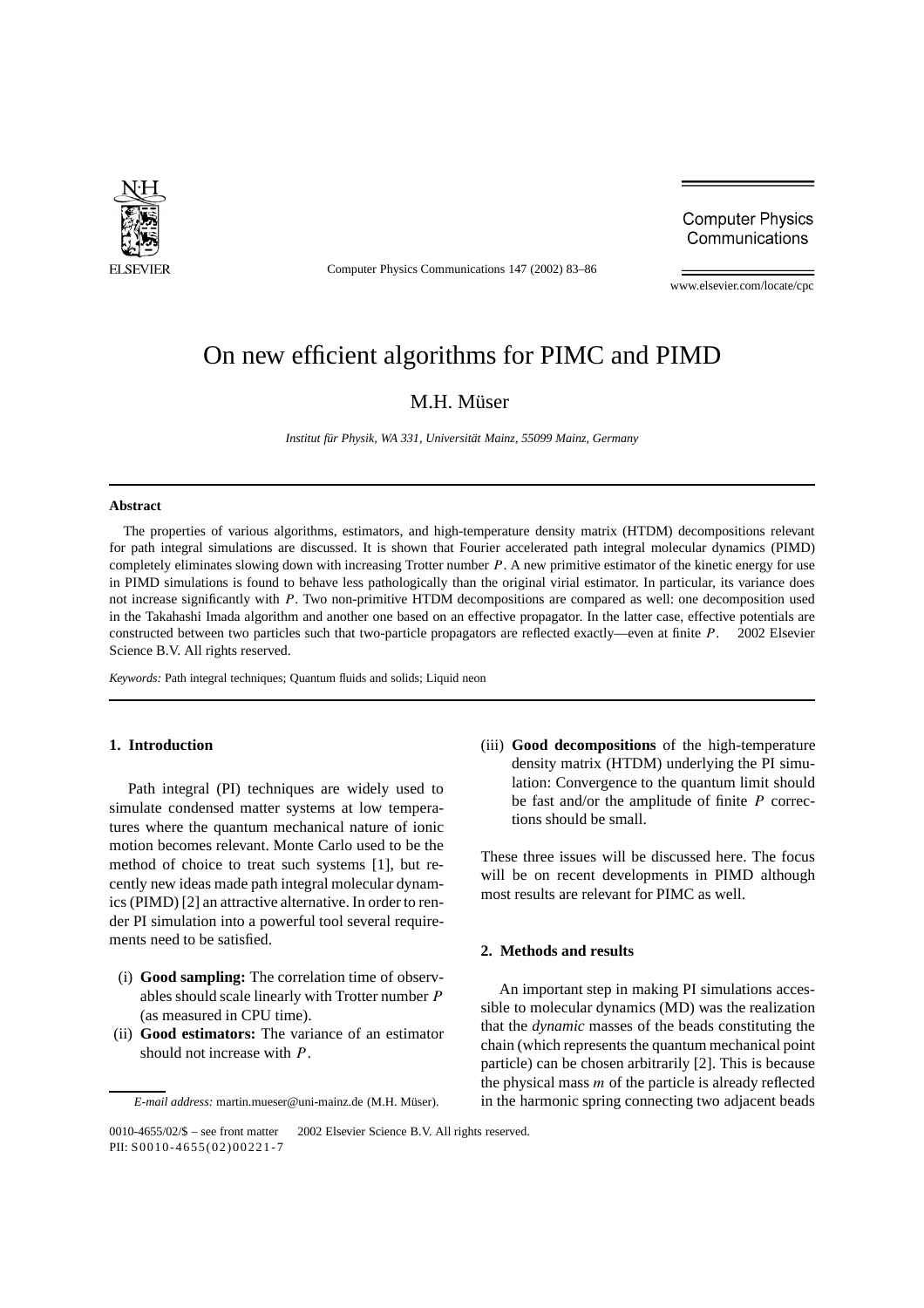of the chain and MD is merely used to generate the proper canonical distribution of the beads' positions. An efficient choice for quantum solids is to attribute dynamic masses  $m_q$  to the eigenmodes  $q$  instead of attributing them to individual beads. By doing so, it is possible to collapse all time scales (except for long wavelength vibrations and diffusion) in simple solids with the choice

$$
m_q = (k_q + k_E) m / k_E,
$$
\n<sup>(1)</sup>

where  $k_E$  reflects the harmonic coupling of an atom to its lattice site within the Einstein picture of solids and  $k_q$  is the stiffness associated with the eigenmode in a free chain. Similar  $m_q$ s will also be useful for quantum fluids. Here I want to show that such a treatment satisfies the requirement (i) from the introduction if a Langevin thermostat (LT) is applied. The treatment is similar to the pioneering work by Singer and Smith [3] except for the crucial choice of dynamic masses. Their paper can yet serve as an introduction to the present rather condensed presentation.

The reason why the LT (Singer and Smith call the resulting dynamics "Brownian") is a good thermostat in the given context is due to the fact that most eigenfrequencies  $\omega$  of the model collapse and hence the quality  $Q = \gamma/\omega$  of each oscillator is the same where  $\gamma$  denotes the friction term in the LT. Hence the time after which modes have "forgotten" their original state is similar for the chain's internal modes and its center of mass mode. It is not clear whether different thermostating, e.g., in terms of Nosé–Hoover chains attached to each bead [4], also produces a similarly narrow distribution of *Q*s. I want to note in passing that even the time scale of the strain tensor's motion can be adjusted to the "atomic" time scales by using appropriate inertia associated with the box geometry. This makes the use of the Parrinello–Rahman method very efficient for the evaluation of elastic properties of quantum solids like  ${}^{3}$ He [5].

In Fig. 1 the time autocorrelation function  $C_{VV}(t)$ of the potential energy per particle *V* , namely

$$
C_{VV}(t) = \langle V(t)V(0) \rangle,
$$
 (2)

is shown for various Trotter numbers. The test model is liquid neon. Since I am not interested in precise thermodynamic values at this point, a simple Lennard–Jones potential with standard parameters  $\epsilon =$ 36.68  $k_B K$  and  $\sigma = 2.787$  Å is chosen. The interactions are cut off at  $r_c = 5$  Å and  $N = 256$  atoms



Fig. 1. Autocorrelation function  $C_{VV}(t)$  of the potential energy *V* of liquid neon as a function of time *t* for various Trotter numbers *P* . The arrows indicate by how much the  $P = 1$  and  $P = 2$  curve have to be shifted upwards.

were used. Simulations are carried out at a temperature  $T = 26.8$  K and with a fixed atomic volume of 27.556  $\AA$ <sup>3</sup>. It can be seen that  $\langle V \rangle^2$  (the plateau value of  $C_{VV}(t)$  at large times *t*) differs between small *P* and large *P* reflecting the role of quantum effects. However, the shape of  $C_{VV}(t)$  is relatively independent of *P* indicating the optimum elimination of slowing down with increasing *P*: eigenfrequencies and required time step  $\Delta t$  independent of *P*, generation of neighbor lists basically independent of *P*, evaluation of forces and propagation of coordinates linear in *P* (large prefactor, simultaneous/parallel update of Fourier modes), and Fourier transforms of forces into reciprocal space *P* log*P* (small prefactor).

Fig. 1 also shows that requirement (ii) is satisfied for the potential energy. This behavior cannot be guaranteed for observables that are not orthogonal in coordinate space like the kinetic energy. This discussion goes back to Herman et al. [6] who pointed out the failure of the so-called primitive estimator *T*kin*,* prim for the kinetic energy

$$
T_{\text{kin, prim}} = 1.5 \, k_{\text{B}} T^2 P^2 - \langle V_{\text{chain}} \rangle / N \,, \tag{3}
$$

where  $\langle V_{\text{chain}} \rangle$  denotes the expectation value of the potential energy in the springs connecting adjacent beads. The variance of the primitive estimator increases with *P*. At the time, efficient sampling algorithms had not yet been devised, which made the situation even worse.

Recently it was claimed that the primitive estimator can be significantly improved if the term  $1.5k_BT^2P^2$ is replaced with the actual dynamic kinetic energy of the PIMD simulation. This modified estimator will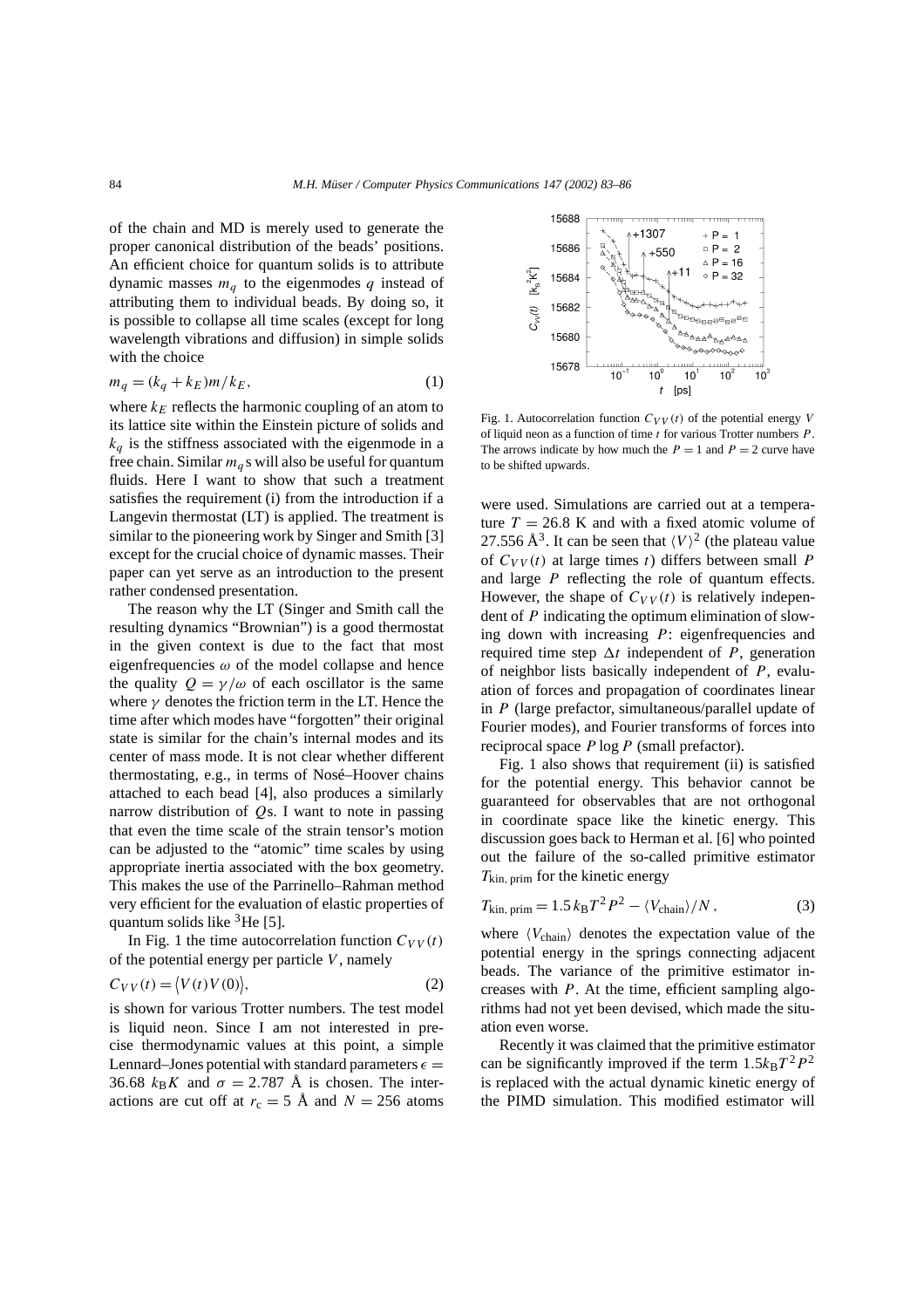be denoted by *K*. The variance of *K* is even larger than that of  $T_{\text{kin, prim}}$ . However, the final statistical properties are quite favorable owing to the dynamic reshuffling of the dynamic kinetic energy and  $V_{chain}$ and the resulting fortuitous but systematic cancellation of statistical fluctuations. This behavior is discussed by analyzing the time-dependent (squared) variance

$$
\sigma_K^2(t) = \left\langle \left\{ \frac{1}{t} \int_0^t dt' K(t') - \langle K \rangle \right\}^2 \right\rangle, \tag{4}
$$

which gives the expected deviation of a finite time average of *K* with respect to an ideal, infinitely long average. The fast relaxation of  $\sigma_K^2$  is illustrated for two different *P*s in Fig. 2. It can be seen that  $\sigma_K^2(t)$  decreases significantly after a typical inverse vibrational frequency. The standard deviation in the important limit  $t \to \infty$  falls off as usual proportionally to  $1/\sqrt{t}$  at times larger than the largest inverse frequency of a long wavelength vibration. For the modified estimator the prefactor is rather insensitive to *P* while the prefactor for the original estimator increases linearly with *P*.

One may argue that the virial estimator, whose use for PI simulations was suggested by Herman et al. [6], has properties similar to the modified estimator *K*. However, an additional advantage of *K* is that the ideas invoked here can be extended to higher moments of *V*chain. Thus a guideline is given how to evaluate more efficiently the specific heat. Furthermore, it seems to us that the virial estimator deviates from the primitive estimator if the number of unbound quantum states increases; the most extreme example being the



Fig. 2. Time-dependent variance of primitive estimator *T*kin*,* prim (data connected with broken lines) and modified estimator *K* (solid lines) for two different values of *P* .

Table 1

Kinetic energy as obtained with (modified) primitive estimator *K* and virial estimator  $T_{\text{vir}}$  for various atomic volumes *v* at  $T =$ 26*.*8 K. The thermal expectation value of *V* is inserted as well. Energies in  $k_B K$  per atom. Errors  $\pm 0.1$ 

| $v \space [A^3]$              | $20.617$ (solid) | 27.556 (fluid) | $55.112$ (gas) |
|-------------------------------|------------------|----------------|----------------|
| $\langle K \rangle$           | 62.8             | 51.2           | 44.3           |
| $\langle T_{\rm vir} \rangle$ | 62.7             | 48.9           | 35.5           |
| $\langle V \rangle$           | $-154.8$         | $-125.2$       | $-67.55$       |

ideal gas for which the virial estimator always gives an average kinetic energy of zero while the primitive estimator gives the correct answer  $1.5k_BT$ . Some representative results are presented in Table 1 for neon. All simulations were run with the same code and same set of parameters. Merely the volume per atom *v* was varied.  $\langle K \rangle$  for the fluid system agrees well with the experimental value of 52.8  $k_B K$  that was obtained for a similar density and temperature [7].

I will now turn to the discussion of criterion (iii), namely the issue of good decompositions of the HTDM. It is well known that the regular decomposition of the HTDM leads to systematic errors of order  $1/P^2$  for well-behaved potentials. Takahashi and Imada proposed the use of higher-order decompositions of the HTDM with resulting systematic deviations of order  $1/P<sup>4</sup>$ . Another approach is to use effective potentials that are derived from an effective propagator (EPr). This propagator is constructed such that it produces correctly one and two-particle imaginary time correlation functions in the limit of small densities even for finite Trotter numbers *P* [1]. A detailed description of the procedure is given in Ref. [8]. It is yet worth pointing out that the Takahashi Imada (TI) and the EPr approach are conceptually different: In an EPr path integral simulation, one tries to generate radial distribution functions that are in the quantum limit (at least in a low-density approximation). Evaluating observables such as the thermal expectation value of the potential energy  $\langle V_{pot} \rangle$  is done by simply evaluating the operator of the potential energy at the given distance. In a HOA path integral simulation, generalized estimators have to be defined even for those observables that are orthogonal in real space. This last comment is also relevant for the calculation of radial distribution functions, which is discussed in more detail in Ref. [8].